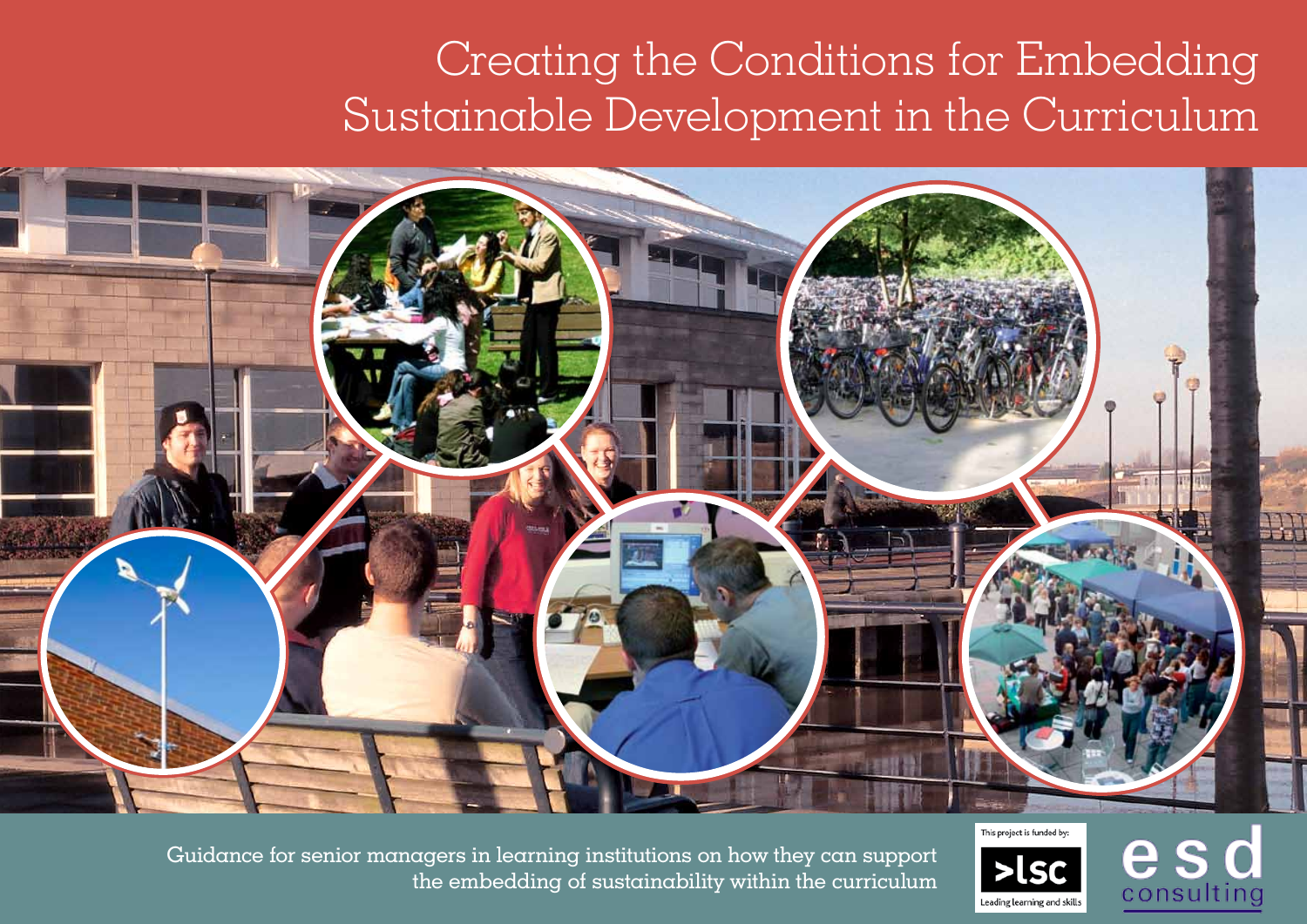# **Contents**

| 1.0               | <b>Executive summary</b>                                                                             | 3                       |
|-------------------|------------------------------------------------------------------------------------------------------|-------------------------|
| 2.0               | <b>Introduction</b>                                                                                  | 4                       |
| 3.0               | <b>Background to the project</b>                                                                     | 5                       |
| 4.0               | How to use this document                                                                             | 6                       |
| 5.0               | What is Education for Sustainable Development (ESD)?                                                 | $\overline{\mathbf{r}}$ |
| 5.1               | Definition of ESD from the United Nations Educational, Scientific and Cultural Organisation (UNESCO) | 7                       |
| 5.2               | Definition of ESD from Sustainable Development Education Network                                     | $\overline{7}$          |
| 6.0               | The Learning and Skills Council (LSC) research - what was uncovered?                                 | 9                       |
| 6.1               | <b>Leadership committed to ESD</b>                                                                   | 9                       |
| 6.2               | A spirit of entrepreneurship                                                                         | 10                      |
| 6.3               | <b>Celebration of the art of networking</b>                                                          | 11                      |
| 6.4               | Commitment to staff development on sustainable development                                           | 12                      |
| 6.5               | The conviction that it is important to make a start                                                  | 13                      |
| 7.0               | <b>Summary</b>                                                                                       | 15                      |
| <b>Appendix 1</b> | Project team - contact details                                                                       | 16                      |
| <b>Appendix 2</b> | Current practice - management audit tool                                                             | 18                      |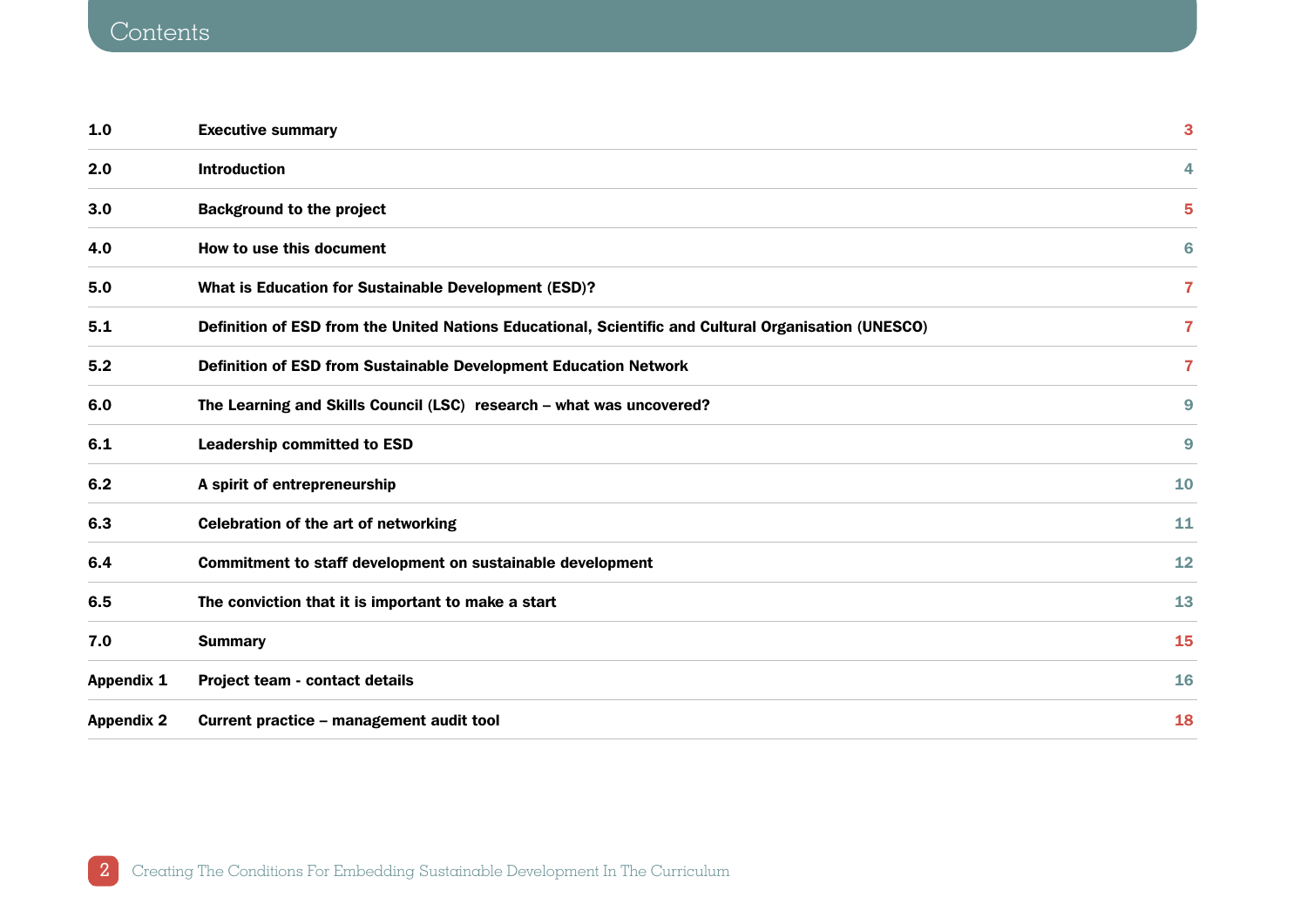<span id="page-2-0"></span>In the recent months we have seen a financial crisis of such proportions the<br>it has literally shaken the world. Many environmentalists say that we have<br>been facing an ecological crisis for some time but we have failed to a  $\blacksquare$  n the recent months we have seen a financial crisis of such proportions that it has literally shaken the world. Many environmentalists say that we have a concerted or co-ordinated way to try to resolve it. Whether you accept this or not what we do all know is that the world is changing - economically, socially and environmentally - we just don't know how quickly the changes will happen or how severe they will be. We believe these recent events highlight the need for new thinking, new skills and new ways of doing things. The role of leaders within learning organisations is absolutely critical in developing the capacity of society to be able to respond to this array of challenges and to help local communities continue to flourish.

The research on which this document is based showed that leaders within Further Education and other learning organisations were taking action on embedding sustainable development within the curriculum – but often not quickly enough or in a consistent and ambitious manner. It also showed that where sustainable development was being embedded in the curriculum the senior managers within the institution were leading on this as well as creating the conditions for other key staff to also show leadership in a number of ways

This document highlights ways in which you can create the conditions to allow sustainable development to be embedded in the curriculum by supporting your staff to make it happen.

In this document we also share a number of practical examples of how some institutions are demonstrating leadership in sustainable development. These examples are aimed at stimulating thought and questions and coupled with the points we raise throughout the document we hope it will prompt senior managers to ask themselves how they are performing in this area.

One final thought - as you are deciding whether or not to read this document further - ask yourself this:

If you were asked by a student or Ofsted, *"what are you doing to embed sustainable development in what you teach?"*, how would you respond?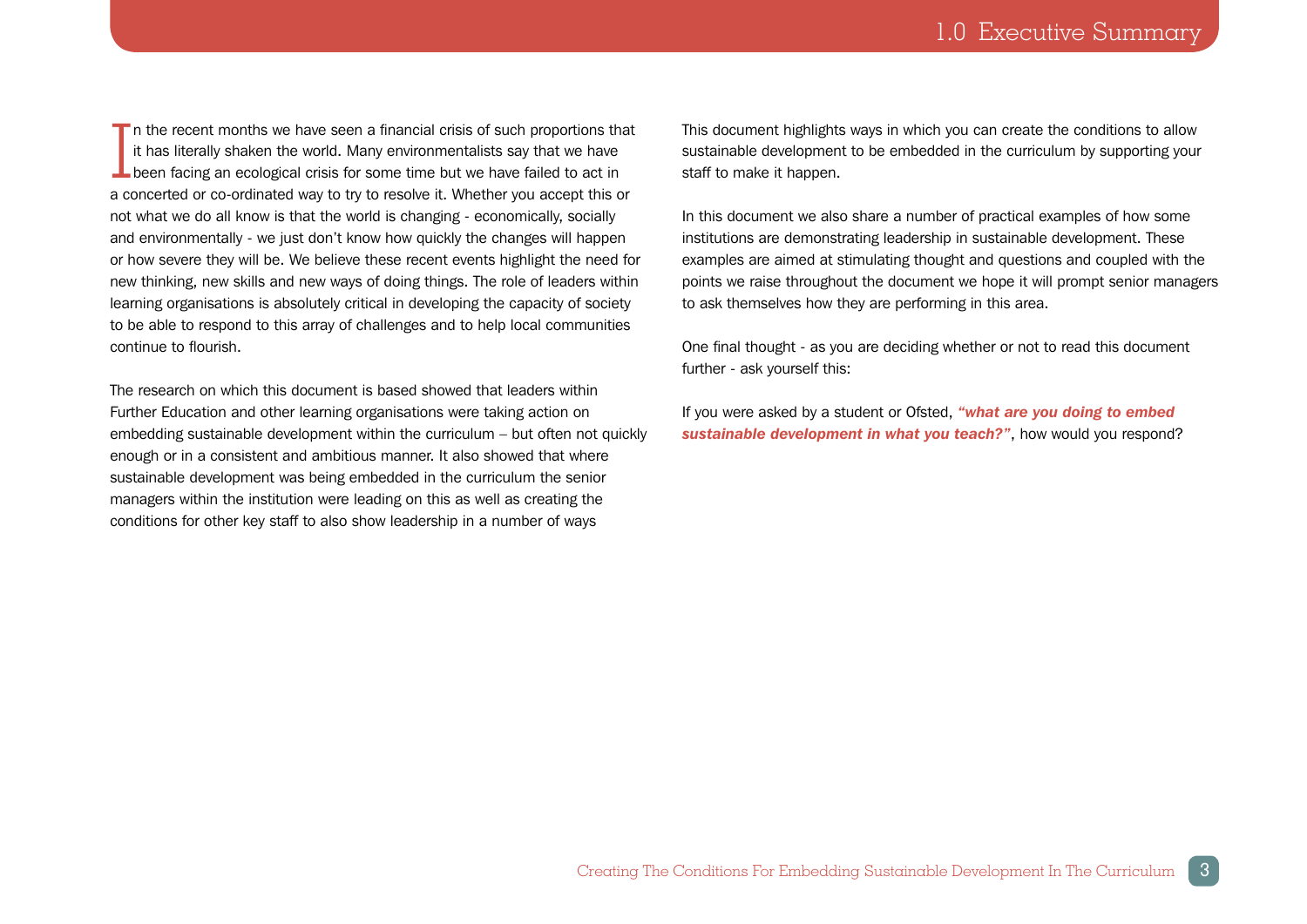<span id="page-3-0"></span>

*"Our biggest challenge this new century is to take an idea that seems abstract – sustainable development – and turn it into a reality for all the world's people."* **Kofi Annan, Former UN Secretary General, 2001.**

This must be one of the most<br>over-used quotes in sustainal<br>development circles. It is use over-used quotes in sustainable development circles. It is used by consultants, lecturers, sustainable development champions and of course politicians. It is referenced in hundreds

of documents. You can find it in almost every book on sustainability written since 2001 and it is featured in almost every presentation on sustainable development.

So why have we chosen to use this quote as part of the introduction to this document? Well, that's because we believe it to be true. The challenge of sustainability is one for us and for the communities we live in. Yet it is a unique challenge because as learning providers we are the issue and the opportunity, the problem and the solution. To make a positive impact, sustainability needs to resonate with people in their daily lives.

Learning providers have a major role to play in supporting societies to develop the skills they need to respond to the sustainable development challenge. Your role is to help to build intellectual capital and motivate future generations. Perhaps most importantly, you have a key role in taking this abstract idea and turning it into reality in a wide range of contexts and disciplines. The Learning and Skills Council (LSC) accepts the sector's key role in this challenge and, through the Sustainability Online Resource and Toolkit for Education (SORTED) website (http://www.eauc.org.uk/sorted/home) has committed to help support learning providers rise to it.

This document has been developed following research into how learning providers are integrating sustainable development into the curriculum. The research showed that progress was mixed but good examples did exist and could be shared. Further examples of how this is being taken forward can be found in the related document – *Embedding Sustainable Development in the Curriculum.*

It was also clear that good examples of sustainable development in the curriculum tended to come from institutions which also demonstrated supportive behaviours or had created conditions which would help to embed the subject. Whilst not identical across the institutions, these conditions were strikingly similar – enough to prompt the development of this document.

Some of the conditions we will draw attention to may exist in your institution or are already familiar to you. However, we thought directly linking them to the challenge of sustainable development and the curriculum may stimulate some further thoughts and actions.

We hope this document will play a small part in supporting learning providers on the sustainability agenda. If you have any queries please do contact us. Our details are contained in Appendix 1.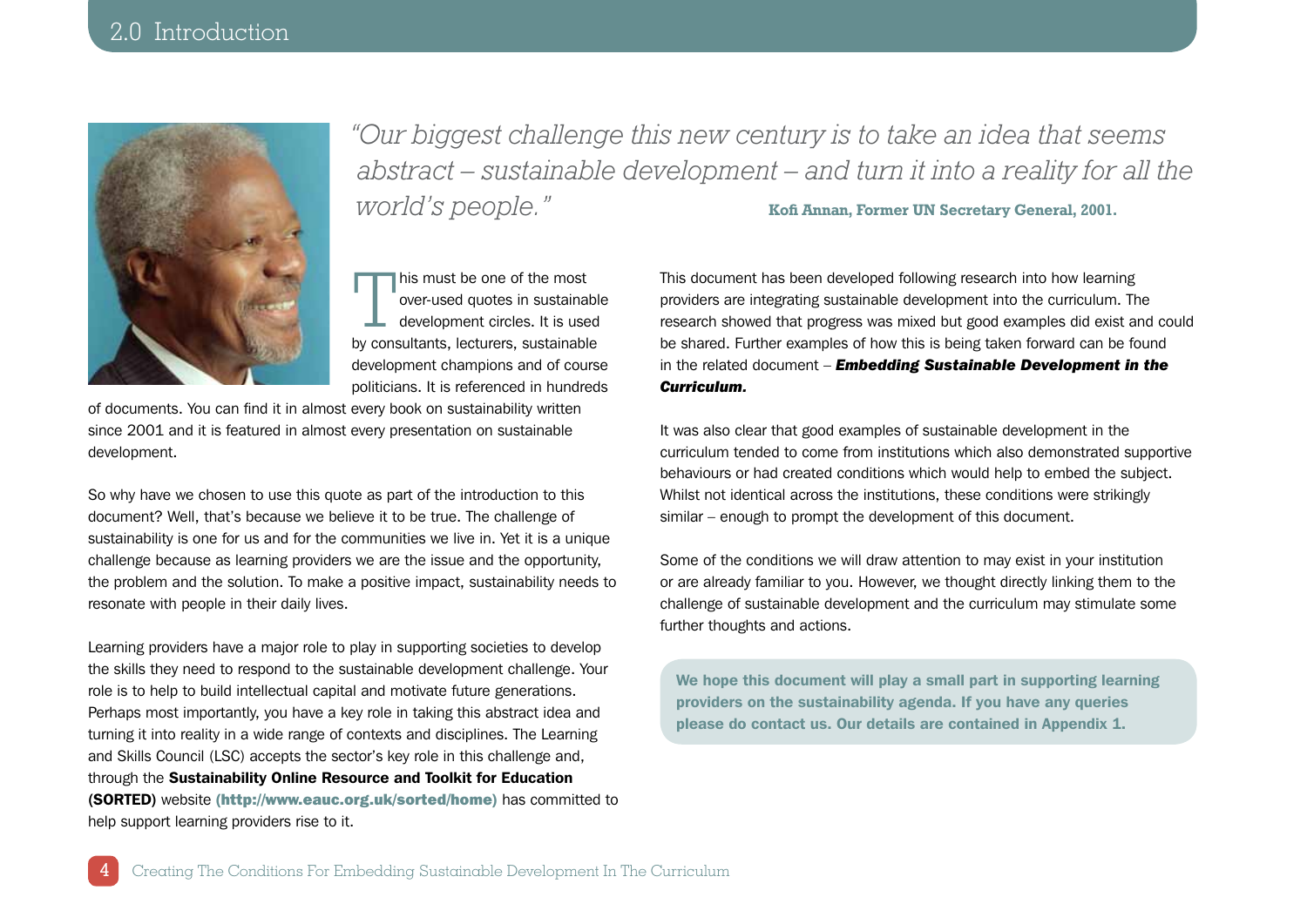<span id="page-4-0"></span>The LSC is committed to supporting sustainable development and<br>promoting good practice throughout the sector. This was clearly s<br>its strategy for sustainable development, **From Here to Sustain** promoting good practice throughout the sector. This was clearly set out in its strategy for sustainable development, *From Here to Sustainability* (2005). The strategy also set goals for achievement by 2010, reflecting those of the UK Government in its strategy *Securing the Future,* 2005. As part of those goals the LSC identified the need to promote the integration of sustainable development into teaching and learning.

The LSC commissioned research to identify where colleges and other learning providers had made progress on integrating sustainable development within the curriculum. Once this research was complete it was to be turned into guidance for the SORTED website to support other learning providers who were on the same journey.

The research involved speaking directly to 35 institutions, undertaking telephone and face-to-face interviews as well as web research and document review. This

research was not limited to institutions in England and there are some examples from Wales and Scotland. The project was supported by a range of institutions that have shaped these documents and provided excellent advice and input – for which we are grateful. A full list of these individuals can be found in **Appendix 1**.

Whilst undertaking this research we identified that progress in the sector was mixed. There were some good examples of innovative and practical approaches to the challenge of embedding sustainable development in teaching and learning. But there were also gaps where no progress or interest was demonstrated.

A relatively small number of learning providers have begun to embed sustainable development in the curriculum, addressing it as part of learning across a broad range of curriculum areas. We would like to encourage an acceleration of this trend by sharing practical examples of how it can be done and how a learning provider can create the conditions to make it happen.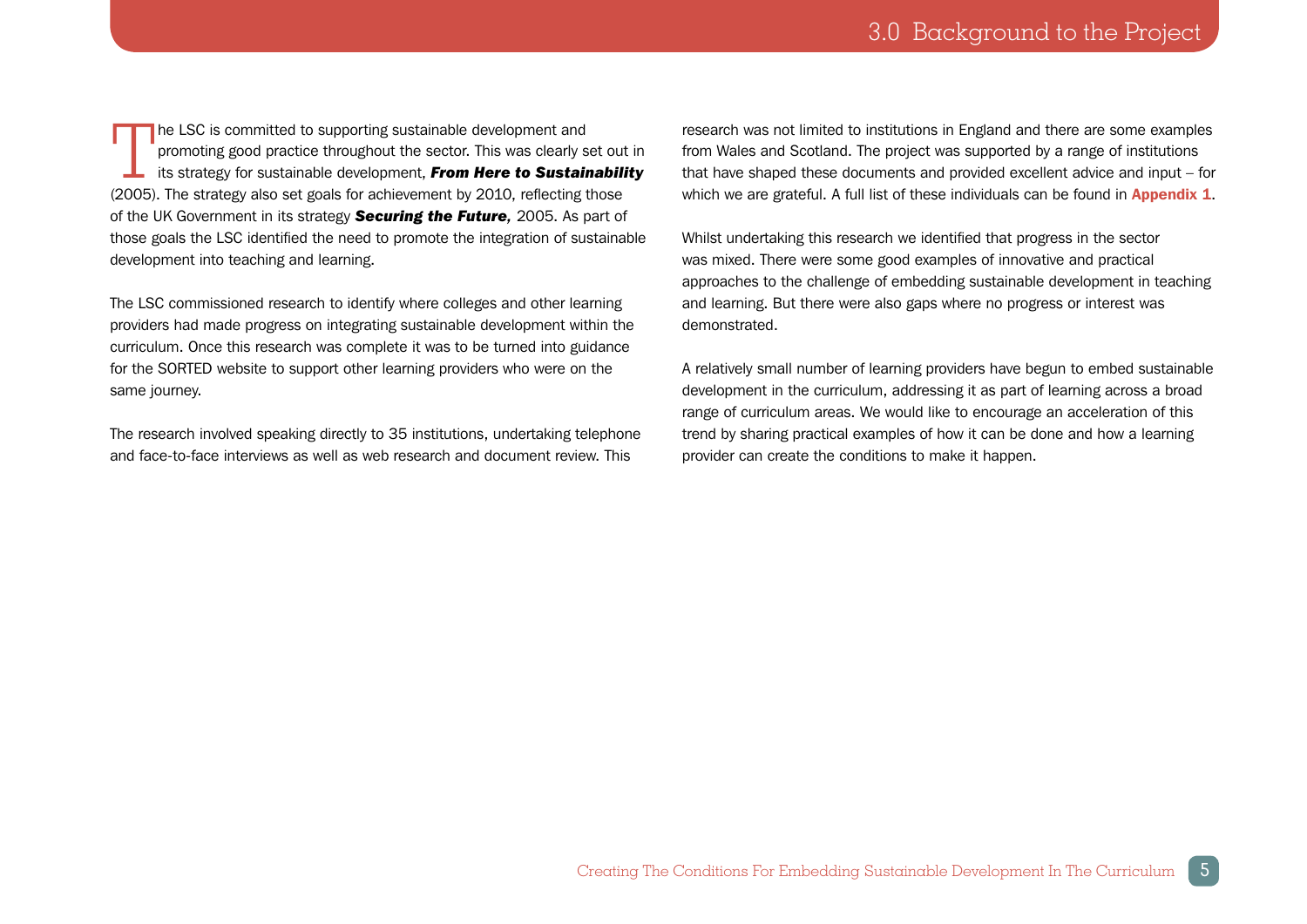## <span id="page-5-0"></span>4.0 How to Use This Document

We believe that this document can be used in a number of ways; here<br>
to hold a discussion with your senior management team (the questions in are some suggestions. Use this document:

- to hold a discussion with your senior management team (the questions in Appendix 2 will help you to shape this discussion);
- as a discussion piece at sustainable development champions meetings or similar steering groups;
- for circulation to your institution's curriculum leads to stimulate discussion about what stage your institution is at and the conditions you face;
- to get opinions from colleagues to assess where the institution is on this issue - maybe at a lunch time meeting or curriculum team meeting (the questions in Appendix 2 can be used to steer this discussion);
- to provide the motivation to contact us to discuss this further!

If you have any further questions or can suggest others ways you have used this document which may be useful for others, please do get in touch.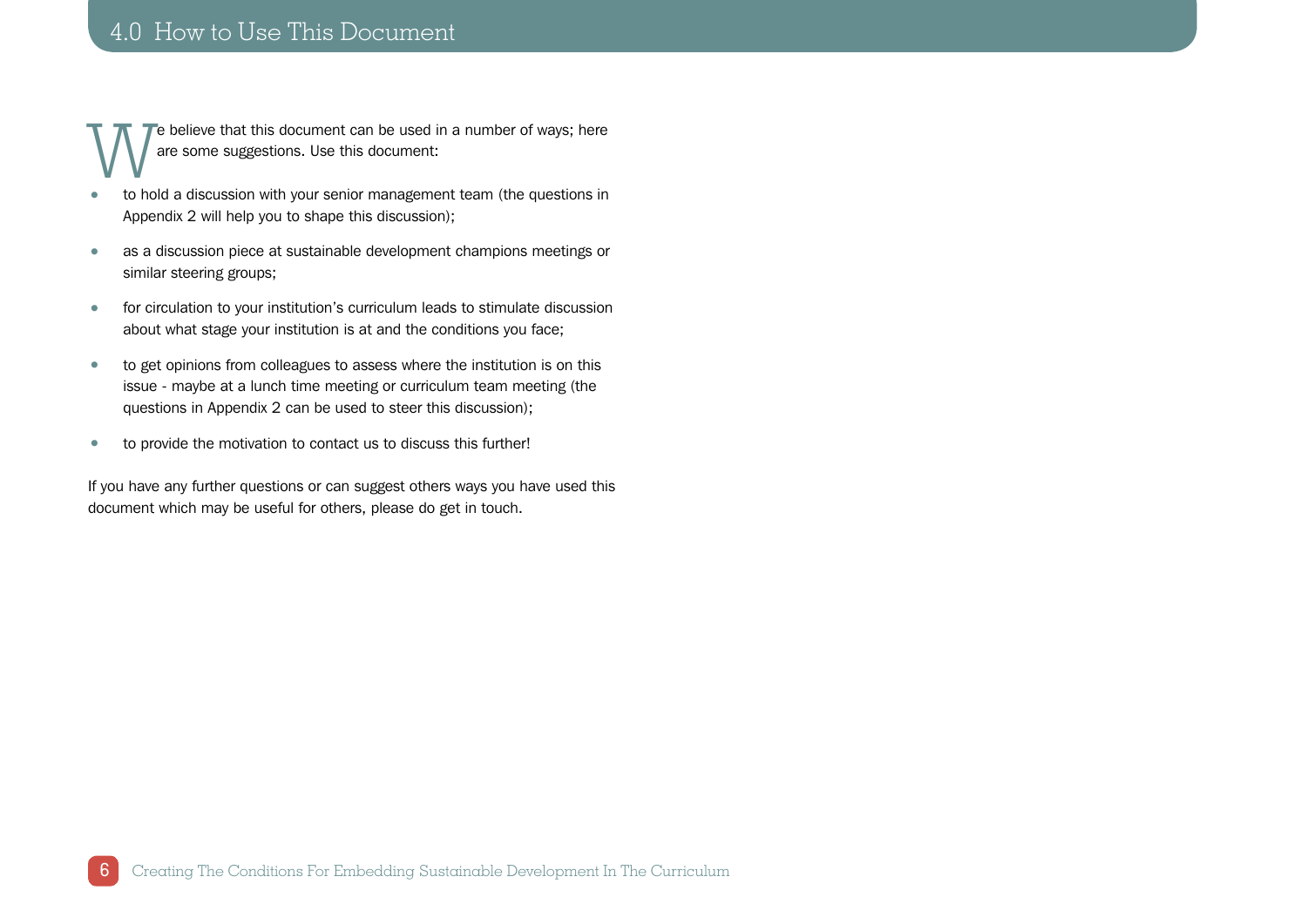<span id="page-6-0"></span>efinitions of 'sustainable development' or 'sustainability' are numerous<br>and often confusing. This is no less the case with 'Education for<br>Sustainable Development' (ESD). and often confusing. This is no less the case with 'Education for Sustainable Development' (ESD).

When we speak about ESD – or 'learning to last' as it has been called – we mean finding and using opportunities to include environmental, economic and social content or considerations in the subject you teach.

However, many other definitions exist. **Section 5.1** outlines the definition of ESD developed by UNESCO and the definition in **section 5.2** was developed by the Sustainable Development Education (SDE) Network which is much more detailed and includes information about the key skills, knowledge and attitudes needed. This is the definition you will probably find of most use if you are already familiar with thinking about ESD.

## 5.1 Definition of ESD from UNESCO

ESD is about learning to:

- respect, value and preserve the achievements of the past;
- appreciate the wonders and the peoples of the Earth;
- live in a world where all people have sufficient food for a healthy and productive life;
- assess, care for and restore the state of our planet;
- create and enjoy a better, safer, more just world:
- be caring citizens who exercise their rights and responsibilities locally, nationally and globally.

## 5.2 Definition of ESD from SDE Network

*SD Education is the process of acquiring the knowledge, skills and attitudes needed to build local and global societies that are just, equitable and living within the environmental limits of our planet, both now and in the future.*

A sustainable society is one that at a local and global level is just, equitable and living within the environmental limits of our planet both now and in the future. SD is the term given to the process of developing our society to move from where we are now to a state of sustainability.

Undertaking SD and achieving sustainability requires the development of new knowledge, skills and attitudes. The process of acquiring the knowledge, skills and attitudes needed is known as ESD.

## Key knowledge in ESD

The key knowledge and understanding that sustainability requires and that ESD seeks to cultivate is focused around six principles:

- The interdependent nature of our society and life on our planet.
- The limited carrying capacity of our planet.
- The value of biological, social and cultural diversity in maintaining the wellbeing of our planet and our society.
- The essential role of rights and responsibilities in a sustainable society.
- The essential role of equity and justice in a sustainable society.
- The presence of uncertainty and the need for precaution in making decisions about our planet and our society.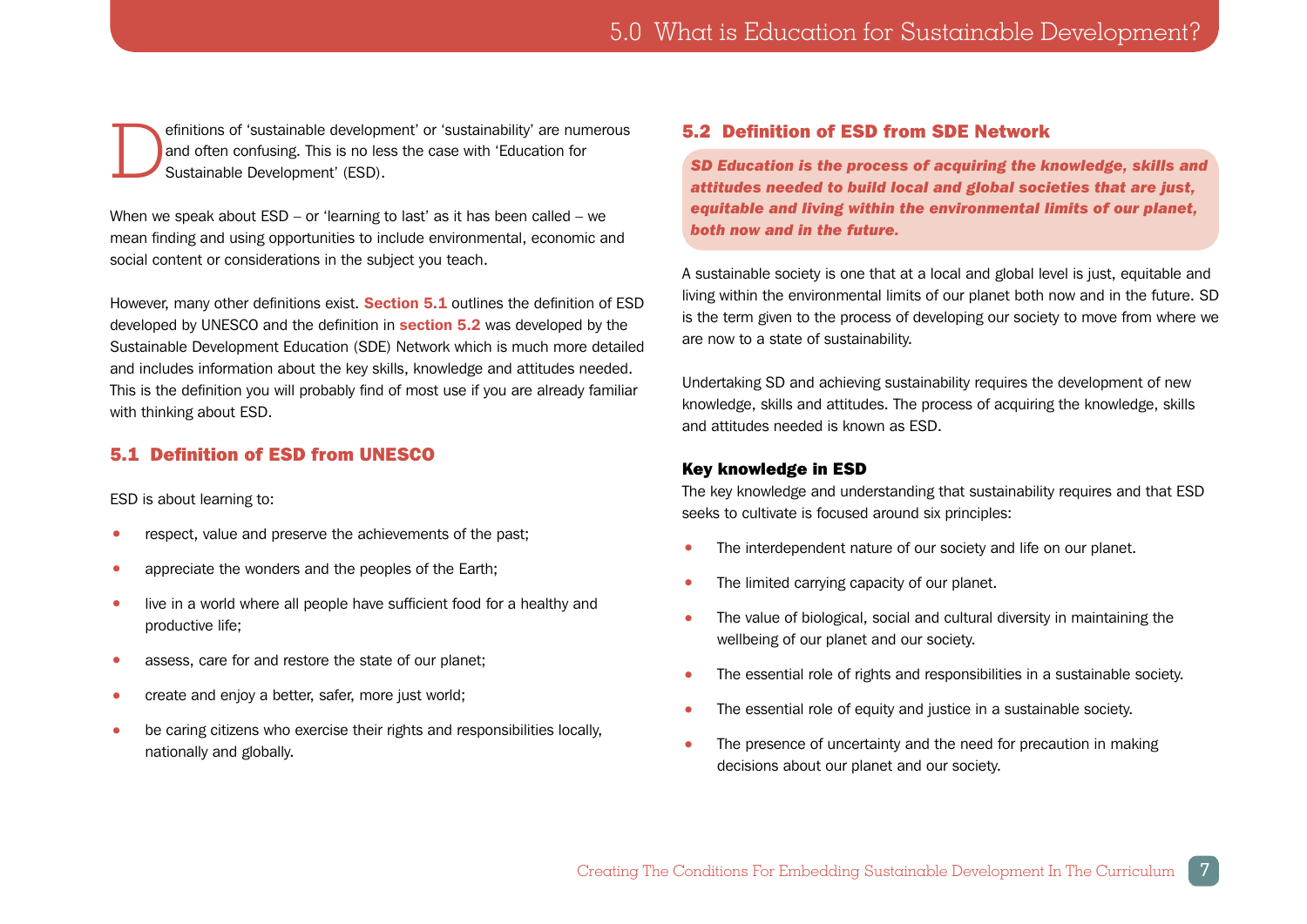#### Key skills in ESD

The key skills that sustainability requires and ESD seeks to cultivate are:

- The skills to understand the relationships between different issues, appreciate how they are connected and, as a result, make decisions and solve problems in a joined-up way.
- The skills to enable groups to make collective decisions and work cooperatively together even though all members of the group may not hold the same views and power may not be distributed evenly among the group.
- The skills to think critically about problems, issues and situations to enable individuals and groups to move beyond thinking about how can we make the systems and products we have less unsustainable, to thinking about the kind of systems and products we need to achieve sustainability.

## Key attitudes in ESD

The key attitudes that sustainability requires and ESD seeks to cultivate are:

- The confidence to take action and the confidence that these actions will make a positive difference.
- The appreciation that we are all part of society and that our individual behaviours must be balanced by our responsibilities as members of that society.
- The attitude that humanity is part of the natural world, that we depend on it for our wellbeing and that we must respect its limits and live in harmony with it.
- An attitude of respect for the biological, social and cultural differences and diversity that are a fundamental part of our world.
- An attitude for caring for yourself, for other people, for other living things and for our planet.

Of course, it is important that any ESD content you include in your curriculum is relevant both to the subject you are teaching and to your students. And you should also remember that considering SD may need a change in the way the subject is delivered in terms of the teaching approach, style or content.

## Questions to consider

- Is the management team familiar with ESD?
- Could the management team explain to Ofsted what the institution is doing in relation to ESD?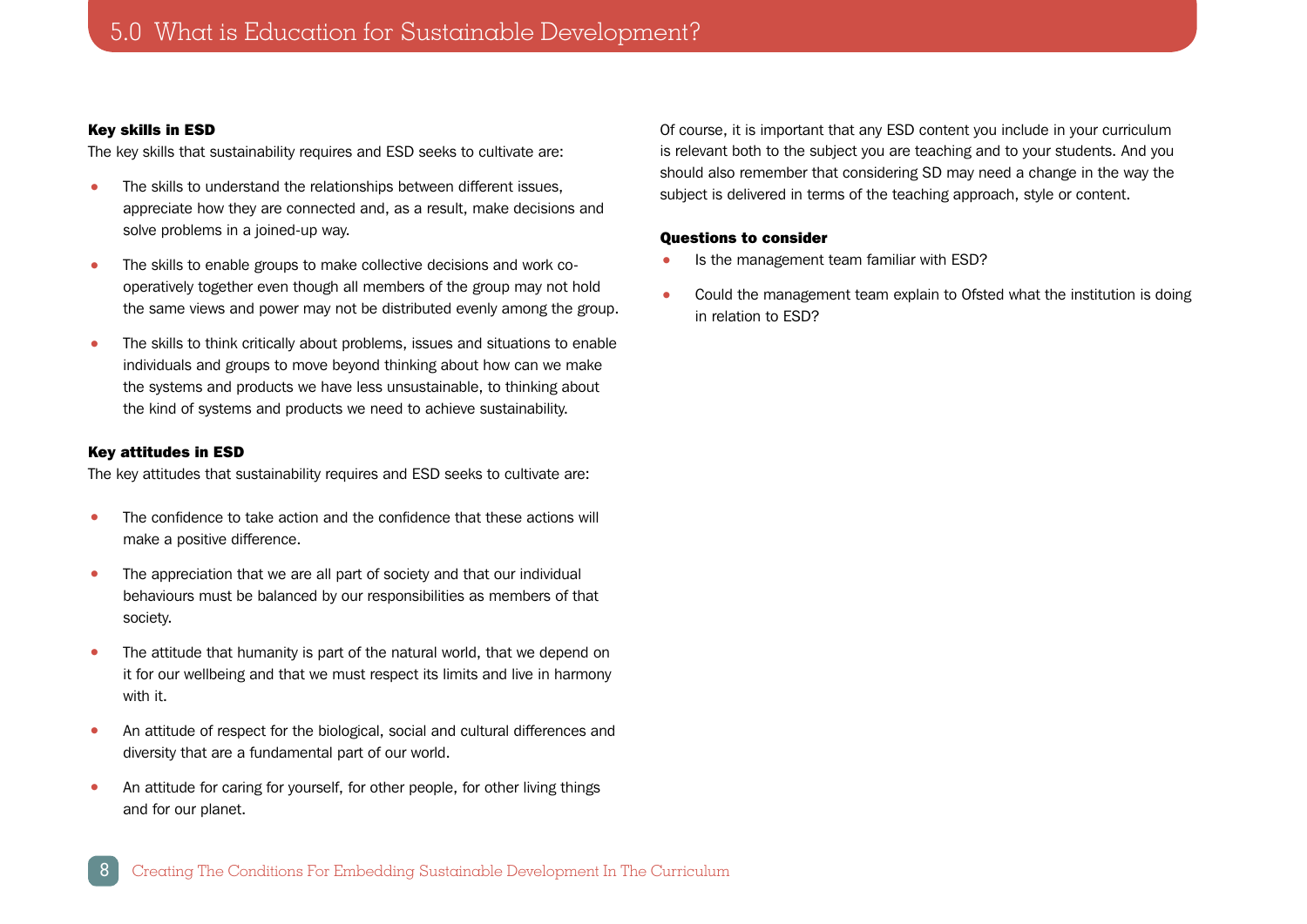<span id="page-8-0"></span>The research showed that many of the institutions we visited which had<br>made progress on ESD also had a number of other similarities. The mo<br>we spoke to people within an institution, the more we were struck by<br>and only what made progress on ESD also had a number of other similarities. The more we spoke to people within an institution, the more we were struck by not only what they said about ESD but also by the general behaviour, tone and conditions that existed within the institution.

For ease of reference we have tried to categorise these similarities. The key question is whether you recognise these as part of your institutional behaviour?

- 1. Leadership committed to Education for Sustainable Development.
- 2. A spirit of entrepreneurship.
- 3. Celebration of the art of networking.
- 4. Commitment to training staff on sustainable development.
- 5. The conviction that it is important to make a start.

## 6.1 Leadership committed to Education for Sustainable Development

When we talk about leadership for sustainable development we are not only talking about leadership from the top. Often progress on embedding sustainable development in the curriculum was made when leadership came from the top and then from those responsible for curriculum management. These leaders were then supported by the rest of the institution.

In institutions already successful at embedding ESD, the leadership we observed from senior staff was about empowering other staff to make the changes. What was also apparent was the vocal nature of the senior management on this agenda. They publicly sent the simple clear message that this was an important thing to do and that curriculum leads could and should make a start.

#### Examples include:

#### *Further Education Institution: Lancaster and Morecombe College*

*Approach: The Principal has become a vocal advocate for ESD both within and outside the college. He speaks at LSC events on the subject and ensures that staff feel supported and encouraged. The College has also delivered staff development days for all employees covering issues of sustainable development.*

*Outcome: The College leaders have made the institutional commitment to sustainable development ambitions very clear to both staff and the outside community.*

#### *Further Education Institution: Bedford College*

*Approach: Sustainability initiatives at Bedford College started with curriculum developments within the Centre for Technology, led by the Centre Director, having achieved ownership and engagement by Centre staff. When the College gained Centre of Vocational Excellence (CoVE) status in Skills for Energy, CoVE funds were used to continue curriculum developments as well as developing a whole College sustainability focus.*

*Outcome: Bedford College has a dedicated Director of Sustainability and cross College sustainability initiatives are driven by members of the Bedford College Sustainability Group, made up of representatives from all teaching and non teaching departments as well as student groups across the College.*

#### *Further Education Institution: Somerset College*

*Approach: From a modest beginning, as an assignment by HNC construction students which resulted in a major college development culminating in the nationally recognised Genesis Centre, ESD has become a high priority on the agenda of the College.* 

*Outcome: The Genesis Project at the college has served as an inspiration to many within the College community and has led to a wide range of developments across the curriculum, campus and community.*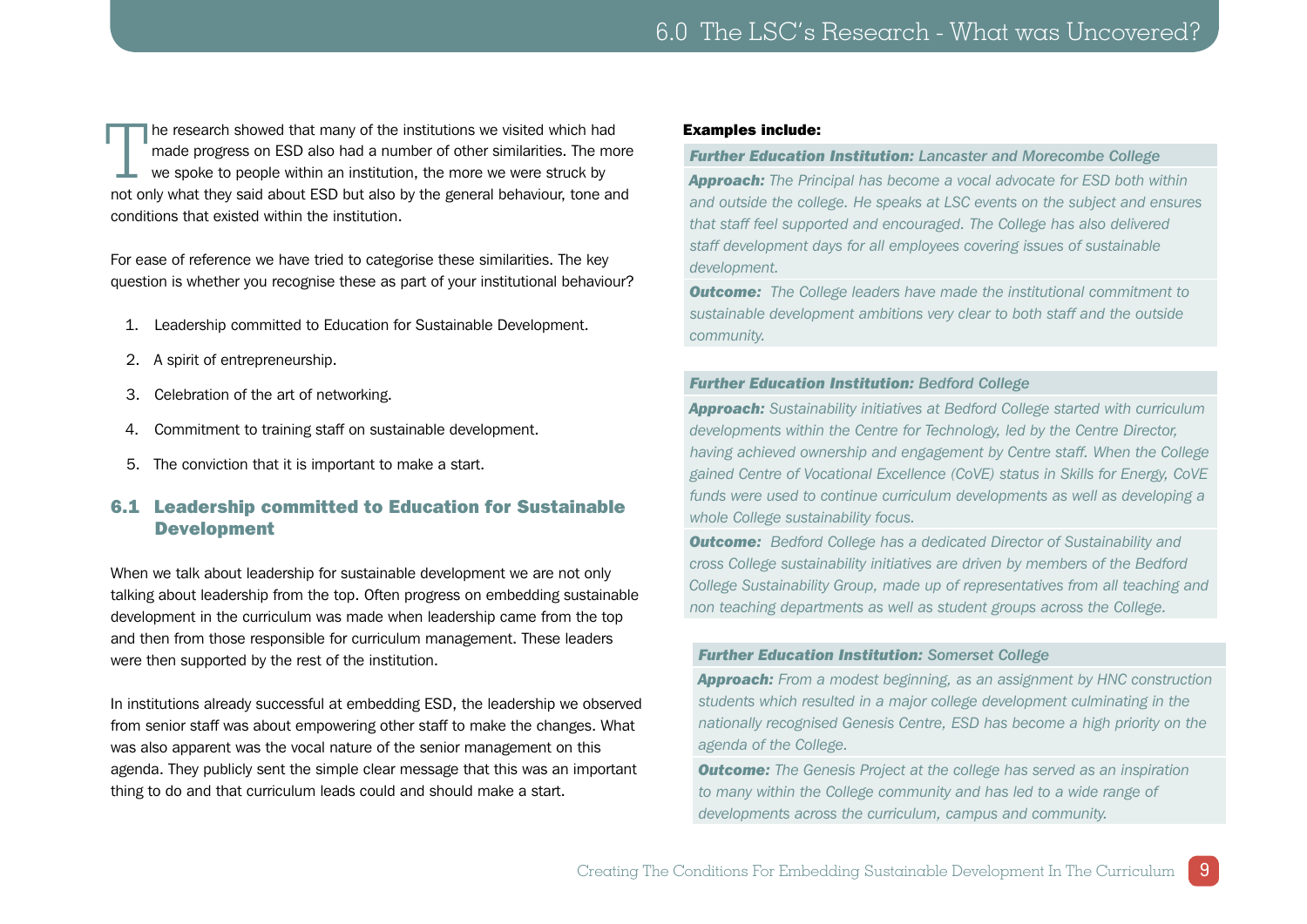## <span id="page-9-0"></span>*Questions to consider*

- Have the senior managers and governors in your institution made a clear commitment to ESD?
- Are your curriculum leads empowered to make the necessary changes to embed sustainability?

## 6.2 A spirit of entrepreneurship

Bob Reiss, a successful entrepreneur, defined entrepreneurship as:

*"… the recognition and pursuit of opportunity without regard to the resources you currently control, with confidence that you can succeed, with the flexibility to change course as necessary, and with the will to rebound from setbacks."*

What we observed was that individuals were trying new approaches to bringing sustainability issues to life within the curriculum. It was also clear that this was being actively encouraged and supported by colleagues and senior management. In many cases this led to the acquisition of new resources for the institution as a whole, such as project funds or new equipment.

When we asked people how successful they were at embedding sustainability within the curriculum, many felt they were partially successful or that only a limited number of their ideas had worked. We feel this is another important element in an entrepreneurial approach – not everything you will try will work first time!

#### Examples include:

#### *Further Education Institution: Bedford College*

*Approach Bedford College is firmly connected to its local community and has developed strong links with councils and governing bodies. Sustainability and climate change committees have enabled the development of networks with local councils at a regional, national and international level. For Bedford College this includes the East of England Energy Group, Renewables East, Bedfordshire Climate Change Forum, Bedford Borough Council Sustainability Committee, Green Business Network, AOC Sustainability Group and World Federation of Colleges and Polytechnics Sustainability Group.*

*Outcome: The College is in a strong position to both drive and react to local sustainability needs. The College was instrumental in the development of the Eastern Renewable Energy Academy (EREA), now called New ERA (Environmental Resource Academy), which is made up of a group of colleges and other key players in the sustainability arena. New ERA's aim is to stimulate the renewable energy industry across the Eastern Region.*

## *Further Education Institution: Somerset College*

*Approach: An entrepreneurial member of staff at Somerset College applied for funding for a research fellowship and, along with college funding, developed a co-operative inquiry process with her team to provide the necessary development to decide how SD could be developed within the curriculum.* 

*Outcome: This has led to SD being embedded within the PGCE/Cert Ed DTLLS and PTLLS programmes for teacher training All student teachers now meet a SD outcome in one module which enables them to develop sustainability within their own teaching practice across a wide range of subject areas.*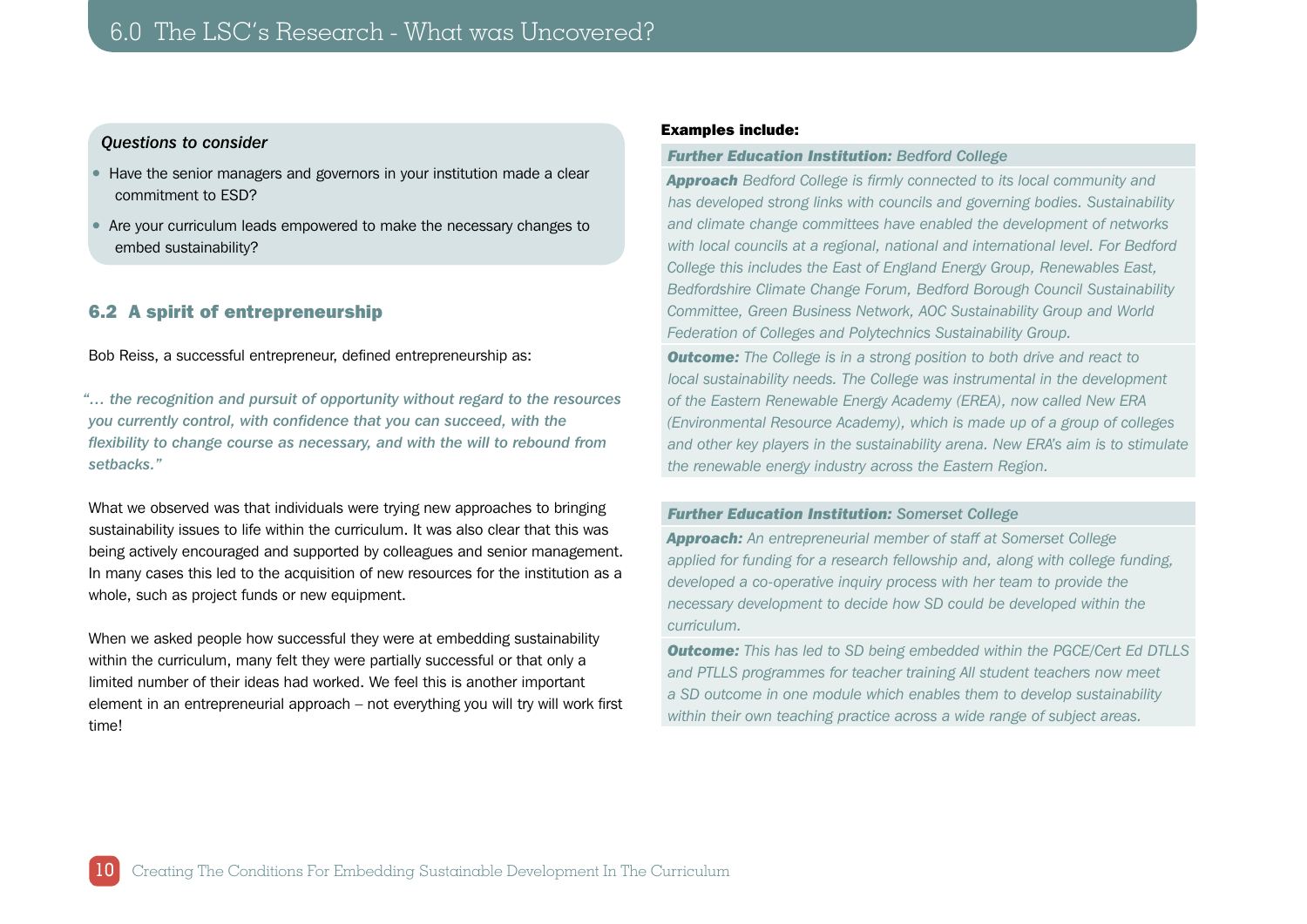#### <span id="page-10-0"></span>*Further Education Institution: Hull College*

*Approach: Hull College has encouraged the entrepreneurial nature of its students by running competitions combining enterprise and sustainability skills.*

**Outcome:** In the first year a competition was run in conjunction with a child *studies tutorial. The group examined the way toys are made and related that back to sustainability. The competition was won by construction students who made a car-based 'Top Trumps' game which listed environmental aspects such as combustion outputs.*

## *Questions to consider*

- Do the leaders in your institution encourage an entrepreneurial spirit?
- Are curriculum leads actively engaged with new thinking and innovation in the subject areas they manage?
- Does the institution learn from other approaches and innovation from elsewhere?

## 6.3 Celebration of the art of networking

Although networking can be challenging, the development of relationships to explore areas of mutual interest or sustainability-themed projects of mutual benefit is becoming more common place, especially between education institutions and business. Networking can also have a powerful role in bringing in new ideas and approaches to an organisation which can often have a financial benefit. When seeking to embed sustainability in the curriculum, networks and relationships both within and outside the institution are crucial as they provide a useful diversity of input and ideas.

#### Examples include:

#### *Further Education Institution: Southwark College*

*Approach: Southwark College has taken a cross-disciplinary approach to setting up sustainability groups. This has enabled the College to network a range of areas such as IT practitioners, software design and networking, electronics and electronic engineering.*

*Outcome: The teams have worked together to develop novel teaching approaches combining computer simulation with control systems to physically manipulate real world environments such as greenhouses. The greenhouses themselves form part of a green project for the Preparation for Life and Work students.*

#### *Further Education Institution: Lancaster and Morecambe College*

*Approach: Lancaster and Morecambe College has engaged directly with international and local partners to bring in sustainability issues via interesting and engaging projects and collaborations.*

*Outcome: Lancaster and Morecambe College is one of the European partners helping to develop a new on-line sustainability game. BTEC Games Development students are helping to develop the game that will ultimately be available to students throughout the campus. The College has also established links with suppliers to provide it with services that would otherwise be unavailable. It has linked up with a national company which recycles mobile phones and held a Dragon's Den-style event for 140 students which introduced enterprise and encouraged them to think about environmental concepts. This is also a great example of presenting difficult, intangible topics in a dynamic way*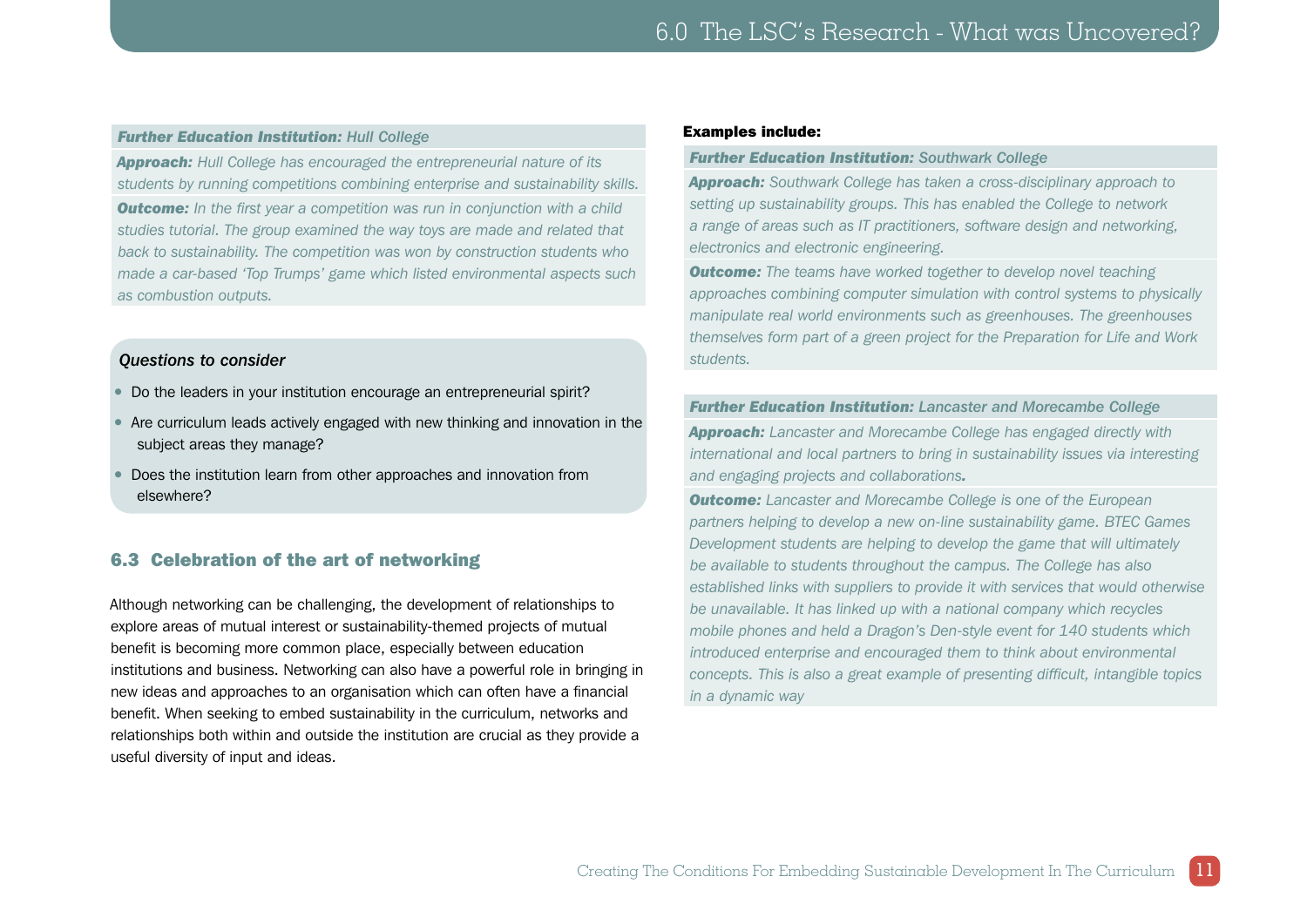#### <span id="page-11-0"></span>*Further Education Institution: Hadlow College*

*Approach: Hadlow College has taken networking to a international level by engaging with other European colleges.*

*Outcome: Working with colleges in Belgium, Finland & France in an EU funded programme - COMENIUS. Hadlow College has participated and helped to build an educational sharing and learning experience for land-based students to understand land and environmental issues in a wider context with a focus on forestry biomass.*

## *Questions to consider*

12

- Does your institution actively engage in cross-disciplinary discussion and projects?
- Do curriculum leads actively engage with the local community? If they do already, is sustainability included in that engagement?
- Does the institution actively engage with the business community? If it does already, is sustainability included in that engagement?

## 6.4 A commitment to training staff on sustainable development

We all know the importance of building the intellectual capital of an institutions core asset – its people. But does it always happen? When money is tight and budgets need to be cut, is training still a priority?

It can be straightforward for people to build on their skills and knowledge in their chosen subject areas but sustainability can be a little different. Many individuals will not know what it is and may be wary of getting engaged, so will not be able to consider it in the courses they deliver. Or they may consider sustainability irrelevant and just ignore it.

During the research we found that the institutions where sustainable development was being embedded in the curriculum often had a very explicit and practical approach to staff training on sustainability. They provided space to explore sustainability, encouraged cross professional learning and were not afraid to let staff explore subjects and content which was once perceived as being outside their current role. This commitment to exploration, which is so important to the understanding of sustainability, was also true of staff development.

#### Examples include:

#### *Organisation: Derbyshire Adult Community Education Service*

*Approach: Derbyshire Adult Community Education Service has introduced an extensive programme of education for its staff after recognising that many people felt ill-equipped to deal with the issue of sustainability, often feeling they were not experts in the field.*

*Outcome: The Service has developed its own sustainability training session. It focuses on developing the confidence of the teaching community to use everyday examples from the students' lives and looks at how they can make a difference at a very local level. A short session includes tutors taking time in groups to assess a range of websites and examine how they might be used to assist their own teaching methods and approaches to SD. Quizzes are used to assist students' understanding of the topics and themes of SD.*

#### *Further Education Institution: Hull College*

*Approach: A development day for all members of staff was themed around sustainability, including an external key note speaker.*

**Outcome:** Workshops from sustainability champions were offered to the staff. *Qualifications (NCFE Level 1 Certificate in SD) were taken by non-teaching sports staff who decided they would like to increase their own awareness and skills. An NVQ in aspects of recycling was devised for local businesses and has also been pursued in-house by staff. Sustainability is a theme which annually runs through a series of staff development days and covers a wide range of topics and activities and includes visiting speakers from other institutions.*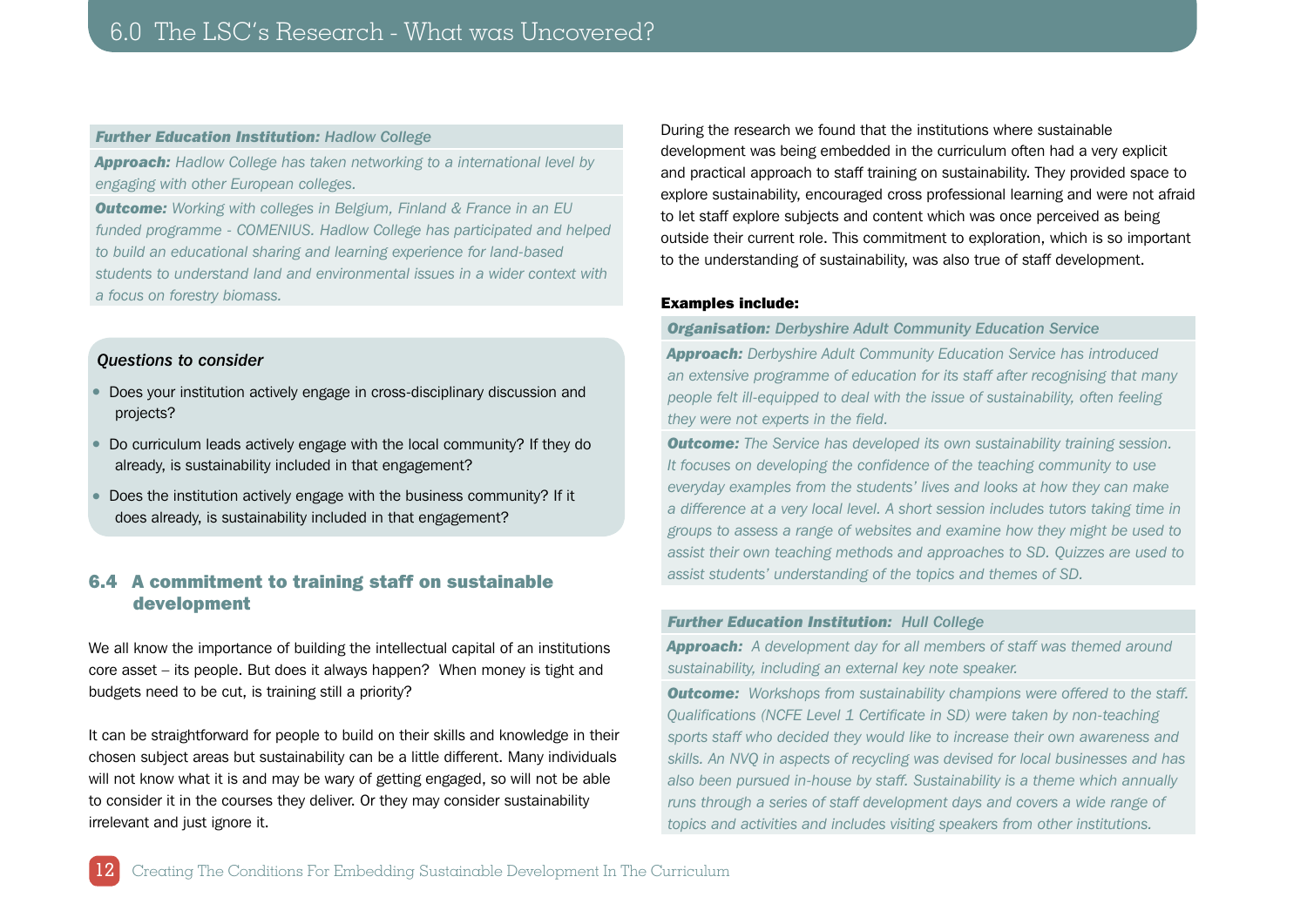## <span id="page-12-0"></span>*Further Education Institution: Somerset College*

*Approach: Somerset College saw a need for and developed tailored training programmes for its staff, bringing in expertise to help facilitate the training.*

*Outcome: The College arranged training days for all staff and specific training for the sustainability champions. Over the lat two years a group of staff has visited Schumacher College for three days. This involved a journey around systems thinking, deep ecology and storytelling and included exercises examining how to improve the environment at college. The training was experiential and staff lived together, were responsible for cleaning and cooking and creating a functioning community. Everyone was responsible for making the whole community work. This experience was supported by films and talks. Using the community model as a starting point the staff were immersed in a different way of thinking which could be applied when they returned to their roles at the College.*

## *Questions to consider*

- Do you encourage staff to include sustainability in personal and professional development plans?
- Do you provide sustainability training for staff, including curriculum leads?
- Do you encourage less formal learning opportunities such as opportunities to share ideas and resources?

## 6.5 The conviction that it is important to make a start

This section highlights some of the key underlying principles which were apparent in the institutions we visited. It is difficult to give you specific examples of these in action, but the fact they are intangible makes them no less important.

These principles include:

- An understanding that embedding sustainability into the curriculum is a significant undertaking and, even though some institutions have made a good start, it is only a start and continuous commitment is needed.
- A willingness to recognise mistakes they have made.
- A willingness to share with others what they have done.
- A willingness to celebrate what they have achieved and look for the next challenge.

## Quotes from participating institutions:

If At Bedford College the start-up costs of renewable energy courses were high, with no guarantee of success, and it took a while for these courses to establish *with no guarantee of success, and it took a while for these courses to establish and grow. All new developments have a risk factor associated with them and*  without such entrepreneurial approach we would not be where we are now. <sup>11</sup>

If We are very happy to have achieved CoVE status in Skills for Energy and more recently the Green Gown Award for our sustainability courses. The whole college *recently the Green Gown Award for our sustainability courses. The whole college focus on sustainability has created many new opportunities and through the Bedford College Sustainability Group members, many new developments are now under way…. A very exciting time to be working at Bedford College and within the Further Education sector!*"

If Wigan and Leigh College has used the opportunity provided by this LSC initiative to raise the profile of sustainable development with senior mana *initiative to raise the profile of sustainable development with senior management, to develop an action plan to implement the sustainable development policy and convene a working group. The first meeting of the working group was encouraging with the participants enthused to spread good practice across the*  whole college.<sup>"</sup>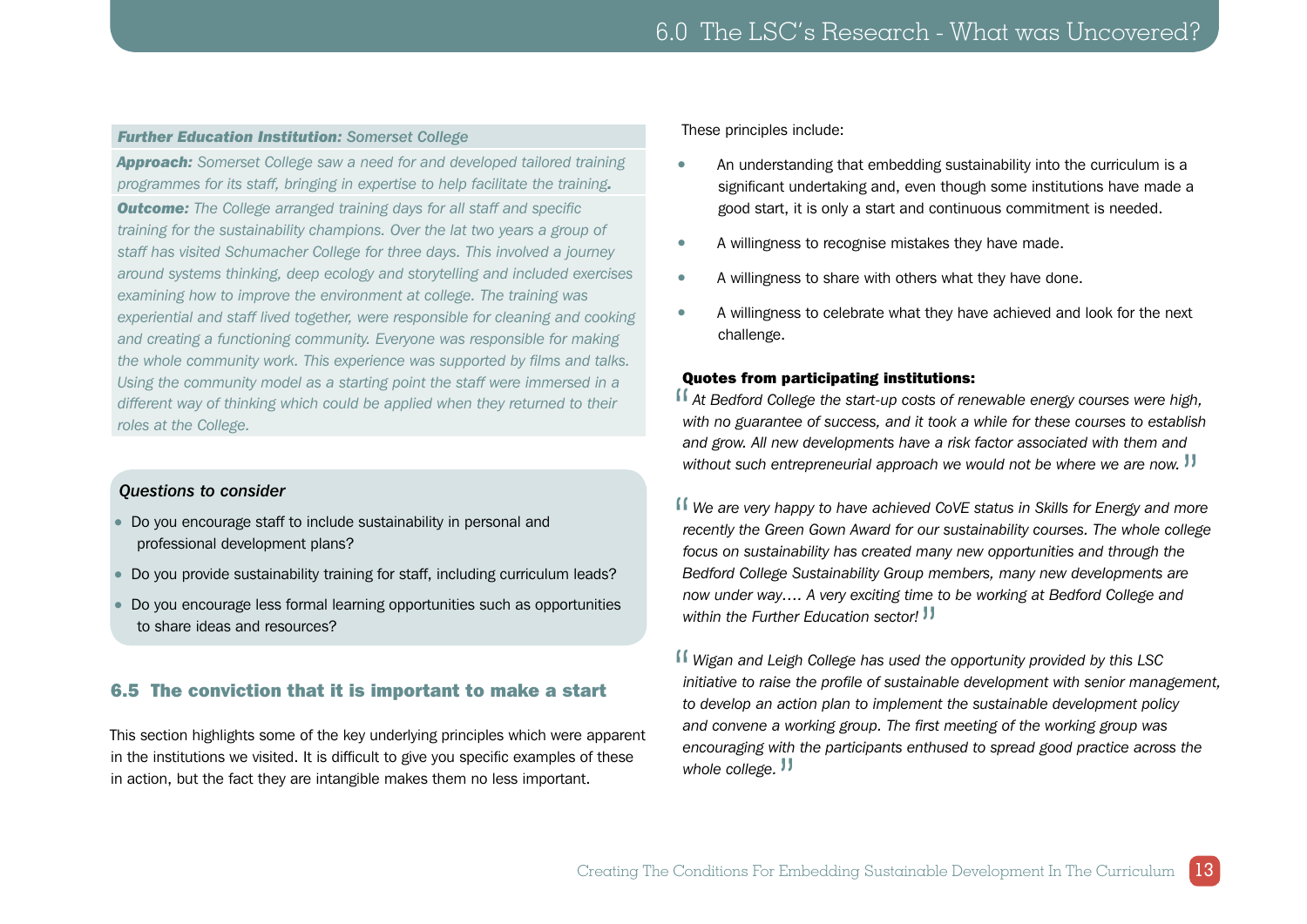**ff** Somerset College started its sustainability journey through passionate<br>
leadership developing the award winning Genesis Centre for Sustainable *leadership developing the award winning Genesis Centre for Sustainable Construction. This won a Green Gown Award last year. The parallel journey, predominantly through a strong staff champion scheme, has led to many excellent developments including a comprehensive estates environmental works schedule, some outstanding curriculum practice and good staff and student campaigns. The Principal chairs the Sustainability Strategy group and*  the College shares good practice widely with others in the sector. <sup>11</sup>

**ff** Derbyshire Adult Community Education Service has benefitted immensely from<br>taking a service wide approach to sustainable development. By encouraging all taking a service wide approach to sustainable development. By encouraging all *700 plus staff and tutors to get involved we have begun to harness the interest and expertise of a wide range of people. Staff confidence is the key and it's up to management to ensure that sustainable development permeates the work of the Service. Without this it is unlikely that we would have secured LSC funding for the Derbyshire Eco Centre.* <mark>JJ</mark><br>

## *Questions to consider*

- Does your institution communicate to all staff its vision on embedding sustainable development into the curriculum?
- Do you encourage suggestions and ideas for ESD and see them as an opportunity, rather than a challenge?
- Do you celebrate success on embedding sustainable development in the curriculum?
- Do staff feel that their contributions to ESD are valued?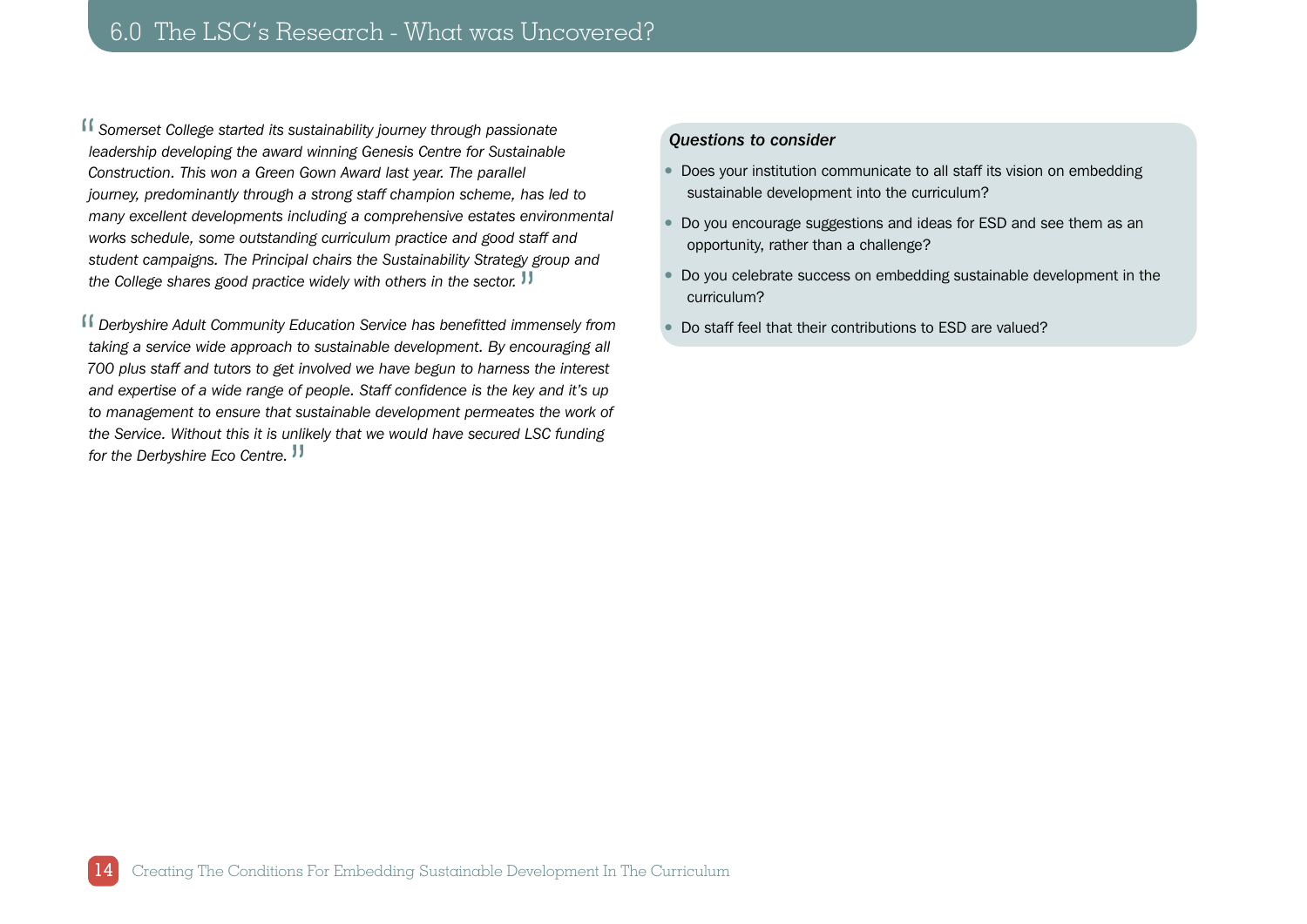<span id="page-14-0"></span>The role of management in creating the conditions to embed sustainable<br>development in the curriculum is crucial. Finding the time to do this may<br>be challenging, however this is an area which is and will continue to be development in the curriculum is crucial. Finding the time to do this may be challenging, however this is an area which is and will continue to be an important issue for learning providers to address.

## One final question to finish;

If you were asked by a student or Ofsted, *"what you are doing to embed sustainable development in what you teach?"*, how would you respond?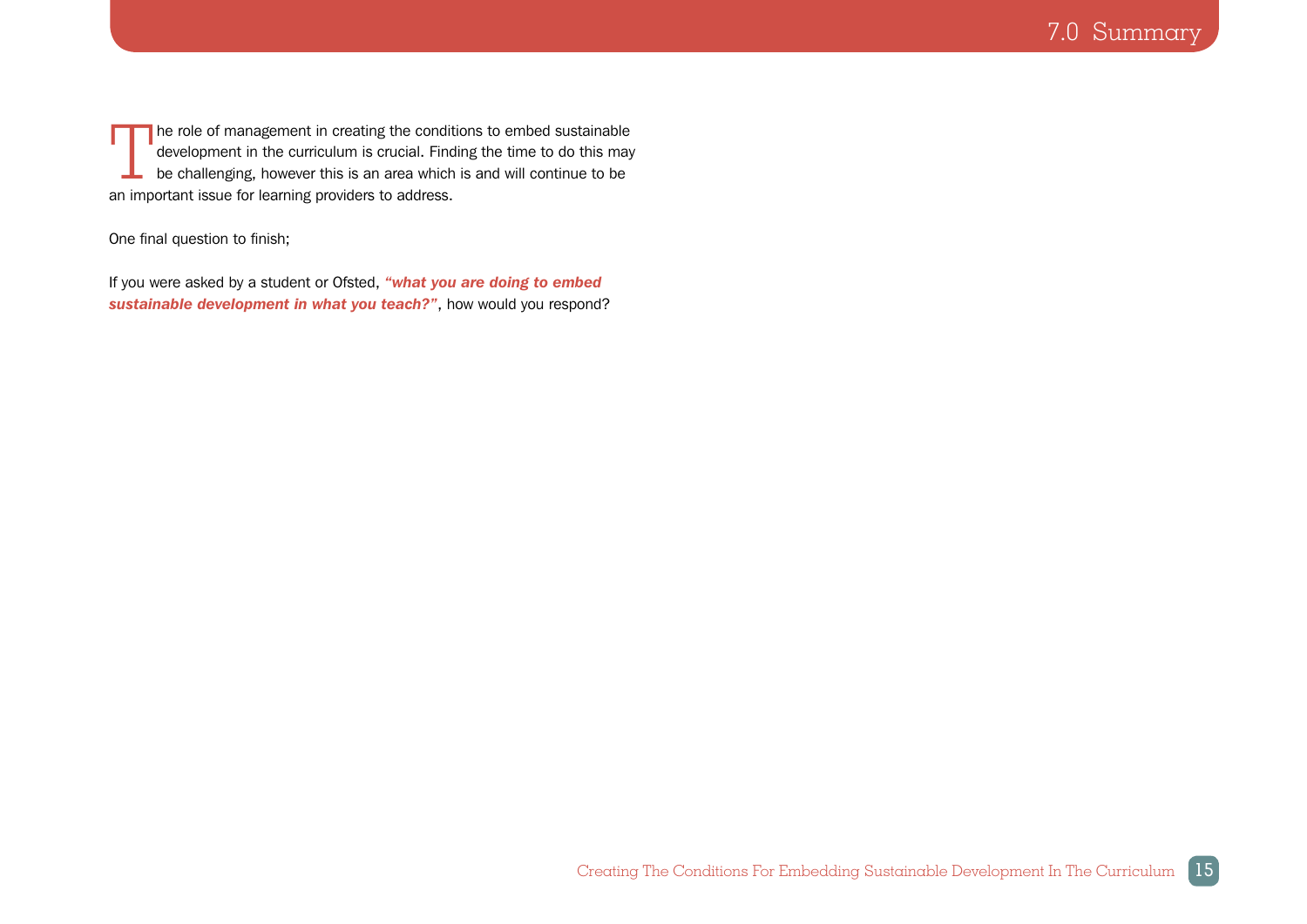16

## <span id="page-15-0"></span>Project Team - Contact details

|                 |                                                                       | Title:          | Head of Derbyshire Adult Community Education Service                                       |
|-----------------|-----------------------------------------------------------------------|-----------------|--------------------------------------------------------------------------------------------|
| Name:           | <b>Jimmy Brannigan</b>                                                |                 |                                                                                            |
| Title:          | <b>Director</b>                                                       | e-mail:         | lesley.harry@derbyshire.gov.uk                                                             |
| e-mail:         | jbrannigan@esdconsulting.co.uk                                        | Contact number: | 01629 580000 Extn 6533                                                                     |
| Contact number: | 07775 514579                                                          | Address:        | Derbyshire Adult Community Education Service, Block B,<br>Chatsworth Hall, Matlock DE4 3FW |
| Address:        | 70 Fountayne Street, York YO31 8HL                                    |                 |                                                                                            |
|                 |                                                                       | Name:           | <b>Mary Kelly</b>                                                                          |
| Name:           | <b>Helen Deacon</b>                                                   | Title:          | Senior Policy Manager                                                                      |
| Title:          | Director of Development                                               | e-mail:         | mary.kelly@lsc.gov.uk                                                                      |
| e-mail:         | h.deacon@lmc.ac.uk                                                    | Contact number: | 0247 6823246                                                                               |
| Contact number: | 01524 66215                                                           | Address:        | Learning and Skills Council National Office, Cheylesmore                                   |
| Address:        | Lancaster and Morecambe College, Morecambe Road,<br>Lancaster LA1 3BX |                 | House, Quinton Road, Coventry CV1 2WT                                                      |
|                 |                                                                       | Name:           | <b>Deborah Meakin</b>                                                                      |
| Name:           | <b>Esin Esat</b>                                                      | Title:          | Staff performance/development and research manager                                         |
| Title:          | Director of Sustainability                                            | e-mail:         | dmeakin@hull-college.ac.uk                                                                 |
| e-mail:         | eesat@bedford.ac.uk                                                   | Contact number: | 01482 598891                                                                               |
| Contact number: | 01234 291384                                                          | Address:        | The Queen's Gardens Centre, Wilberforce Drive,                                             |
| Address:        | Bedford College, Cauldwell Street, Bedford,<br>Bedfordshire MK42 9AH  |                 | Hull HU1 3DG                                                                               |
|                 |                                                                       | Name:           | <b>lain Patton</b>                                                                         |
| Name:           | <b>Paul Grimshaw</b>                                                  | Title:          | <b>Executive Director</b>                                                                  |
| Title:          | Director                                                              | e-mail:         | ipatton@eauc.org.uk                                                                        |
| e-mail:         | paul.grimshaw@storma.co.uk                                            | Contact number: | 01242 714321                                                                               |
| Contact number: | 07984 069639                                                          | Address:        | Environmental Association for Universities and Colleges,                                   |
| Address:        | 19 Vine Street, York, North Yorkshire YO23 1BB                        |                 | EAUC National Office, Park Campus, Cheltenham,<br>Gloucestershire GL50 2RH                 |

Name: **Lesley Harry**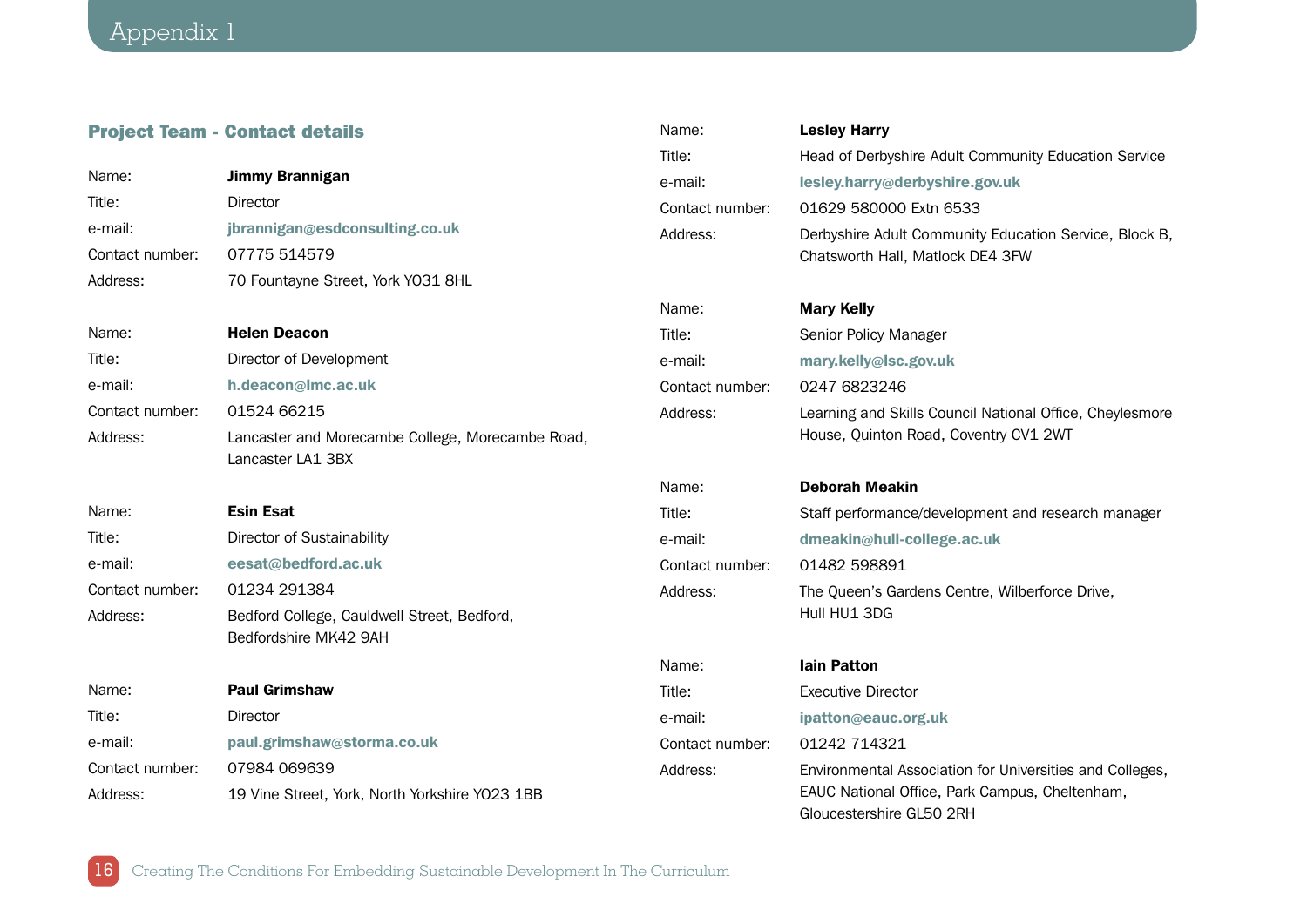Appendix 1

| Name:           | <b>John Salter</b>                                           |
|-----------------|--------------------------------------------------------------|
| Title:          | Sustainable Development Advisor                              |
| e-mail:         | JSalter@Elmwood.ac.uk                                        |
| Contact number: | 01786982021                                                  |
| Address:        | Elmwood College, Carslogie Road, Cupar,<br>Scotland KY15 4JB |
| Name:           | <b>Gillian Sinnott</b>                                       |
| Title:          | <b>Head of Environmental Services</b>                        |
| e-mail:         | g.sinnott@wigan-leigh.ac.uk                                  |
| Contact number: | 01924 761172                                                 |
| Address:        | Wigan & Leigh College Parson's Walk, Wigan WN1 1RS           |
|                 |                                                              |
| Name:           | <b>Anita Stanley</b>                                         |
| Title:          | Personal and Community Development Learning Manager          |
| e-mail:         | anita.stanley@wolverhampton.gov.uk                           |
| Contact number: | 01902 554208                                                 |
| Address:        | Wolverhampton Adult Education Service,                       |
|                 | City Learning Quarter, Old Hall Street                       |
| Name:           | <b>Denise Summers</b>                                        |
| Title:          | Qualification Manager, Initial Teacher Education             |
| e-mail:         | Denise.Summers@somerset.ac.uk                                |
| Contact number: | 01823 366496                                                 |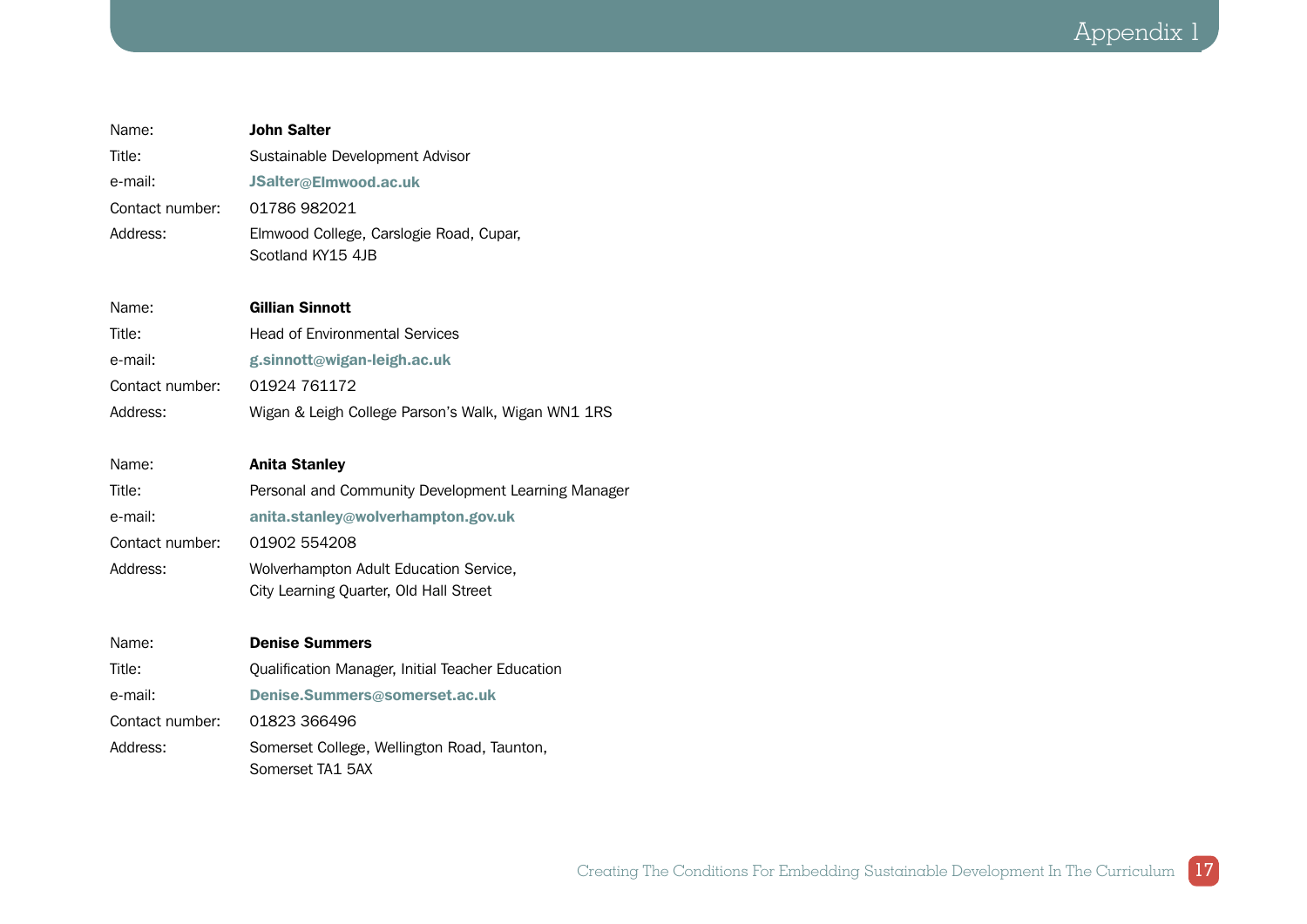## <span id="page-17-0"></span>Current Practice – Management Audit Tool

Please tick the most appropriate response for your institution, the more open and honest you are in your assessment the more useful this exercise will be!

 $1 -$  Always  $2 -$  Often  $3 -$  Sometimes  $4 -$  Rarely  $5 -$  Never

|                |                                                                                                                                                       | 2 |  | 5 |
|----------------|-------------------------------------------------------------------------------------------------------------------------------------------------------|---|--|---|
| $\mathbf{1}$   | Have the senior managers and governors in<br>your institution made a clear commitment to<br>FSD?                                                      |   |  |   |
| 2              | Do the curriculum leads have a mandate to<br>'get on with it and have a go'? (ESD)                                                                    |   |  |   |
| 3              | Do the leaders in your institution encourage<br>an entrepreneurial spirit?                                                                            |   |  |   |
| $\overline{4}$ | Are curriculum leads actively engaged with<br>new thinking and innovation in the subject<br>areas they manage?                                        |   |  |   |
| 5              | Does the institution learn from other<br>approaches and innovation outside the<br>institution?                                                        |   |  |   |
| 6              | Does your institution actively engage in cross<br>disciplinary discussion and projects?                                                               |   |  |   |
| $\overline{7}$ | Are curriculum leads actively engaged with<br>the local community? If they do already,<br>are sustainability issues included in that<br>engagement?   |   |  |   |
| 8              | Does the institution actively engage with<br>the business community? If it does already,<br>are sustainability issues included in that<br>engagement? |   |  |   |

|                 |                                                                                                                           |  | 3 |  |
|-----------------|---------------------------------------------------------------------------------------------------------------------------|--|---|--|
| 9               | Do you encourage staff to build sustainability<br>into personal and professional development<br>plans?                    |  |   |  |
| 10              | Do you provide sustainability training for staff<br>including curriculum leads?                                           |  |   |  |
| 11              | Do you encourage less formal learning<br>opportunities such as opportunities to share<br>ideas and resources?             |  |   |  |
| 12 <sup>2</sup> | Does your institution communicate to all<br>staff its vision on embedding sustainable<br>development into the curriculum? |  |   |  |
| 13              | Do you encourage suggestions and ideas for<br>ESD and see them as an opportunity, rather<br>than a challenge?             |  |   |  |
| 14              | Do you celebrate success on embedding<br>sustainable development in the curriculum?                                       |  |   |  |
| 15              | Do staff feel that their contributions to ESD<br>are valued?                                                              |  |   |  |

If you would like to discuss any of this further please contact – Jimmy Brannigan, ESD Consulting Ltd – jbrannigan@esdconsulting.co.uk